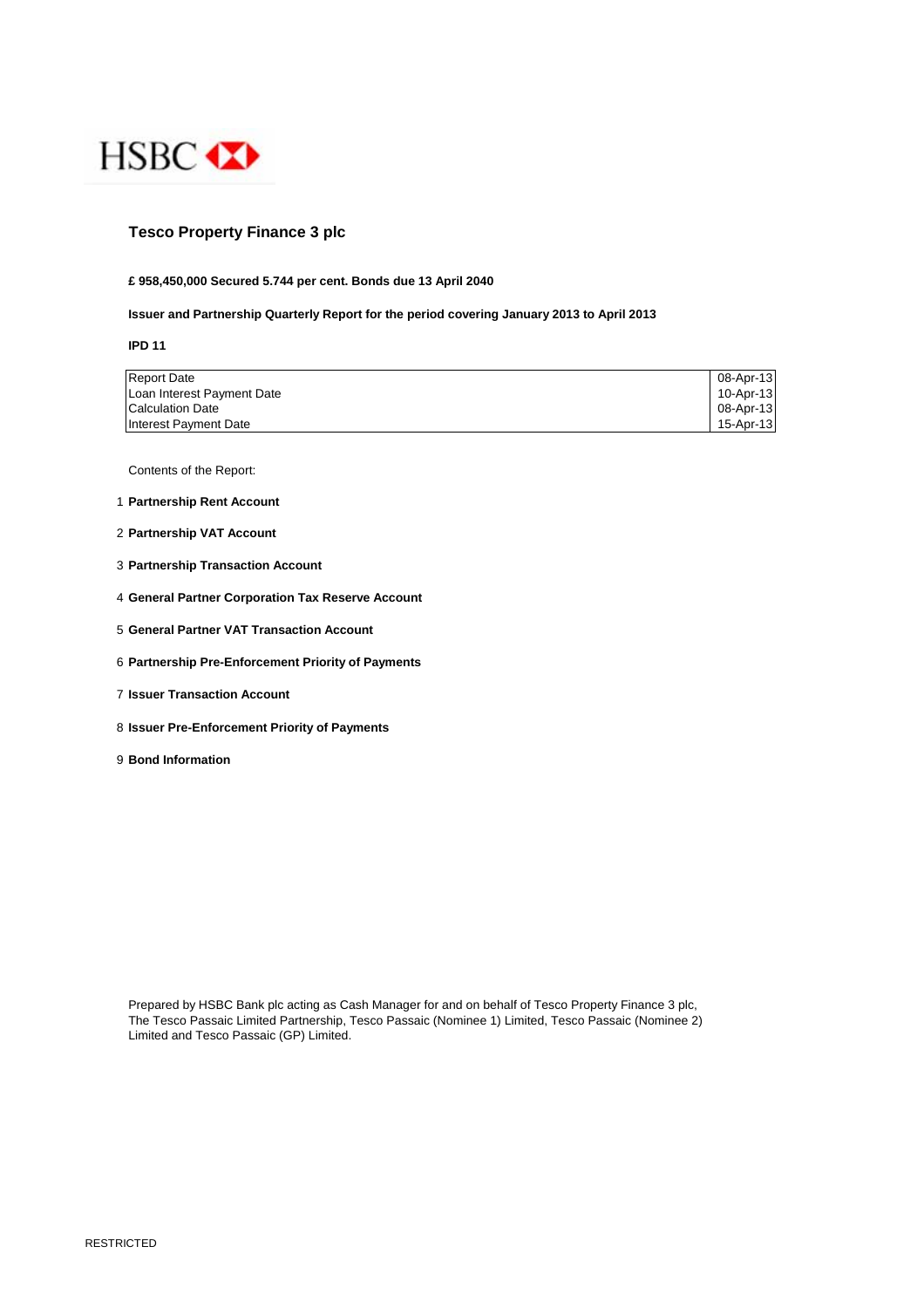### **1. Partnership Rent Account 70295444**

|             | Opening Balance                    | $0.03$ Cr        |       |
|-------------|------------------------------------|------------------|-------|
| <b>DATE</b> | <b>ENTRY DETAILS</b>               | AMOUNT (£)       | CR/DR |
| 07-Jul-10   | Initial Deposit on Closing Date    | 5,000.00 Cr      |       |
| 20-Mar-13   | Rent                               | 13,268,649.69 Cr |       |
| 10-Apr-13   | To Partnership Transaction Account | 13,268,649.69 Dr |       |
|             |                                    |                  |       |
|             | <b>Closing Balance</b>             | 5,000.03 Cr      |       |
|             |                                    |                  |       |

# **2. Partnership VAT Account 70295460**

|                        | Opening Balance                          | 2,656,615.13 Cr                    |       |
|------------------------|------------------------------------------|------------------------------------|-------|
| <b>DATE</b>            | <b>ENTRY DETAILS</b>                     | AMOUNT (£)                         | CR/DR |
| 25-Jan-13<br>20-Mar-13 | <b>VAT Payment</b><br><b>VAT Funding</b> | 2,653,729.97 Dr<br>2,653,729.97 Cr |       |
|                        | <b>Closing Balance</b>                   | 2,656,615.13 Cr                    |       |
|                        |                                          |                                    |       |

# **3. Partnership Transaction Account 70295452**

|             | Opening Balance          | 418,051.11 Cr    |       |
|-------------|--------------------------|------------------|-------|
| <b>DATE</b> | <b>ENTRY DETAILS</b>     | AMOUNT (£)       | CR/DR |
|             |                          |                  |       |
| 08-Apr-13   | Credit Interest          | 1,700.52 Cr      |       |
| 10-Apr-13   | Transfer from Rent       | 13,268,649.69 Cr |       |
| 10-Apr-13   | <b>Trustee Fee</b>       | 1,500.00 Dr      |       |
| 10-Apr-13   | <b>Ongoing Fee</b>       | 16,126.07 Dr     |       |
| 10-Apr-13   | <b>Expenses</b>          | 34,261.44 Dr     |       |
| 10-Apr-13   | Partnership Swap payment | 1,444,947.22 Cr  |       |
| 10-Apr-13   | <b>Partnership Debt</b>  | 14,456,591.82 Dr |       |
| 10-Apr-13   | Spen Hill                | 432,592.07 Dr    |       |
| 10-Apr-13   | Transfer to General      | 0.00             |       |
|             |                          |                  |       |
|             |                          |                  |       |
|             | <b>Closing Balance</b>   | 192,277.14 Cr    |       |

### **4. General Partner Corporation Tax Reserve Account 70295487**

|             | Opening Balance        | $0.00$ Cr  |       |
|-------------|------------------------|------------|-------|
| <b>DATE</b> | <b>ENTRY DETAILS</b>   | AMOUNT (£) | CR/DR |
|             |                        |            |       |
|             | <b>Closing Balance</b> | $0.00$ Cr  |       |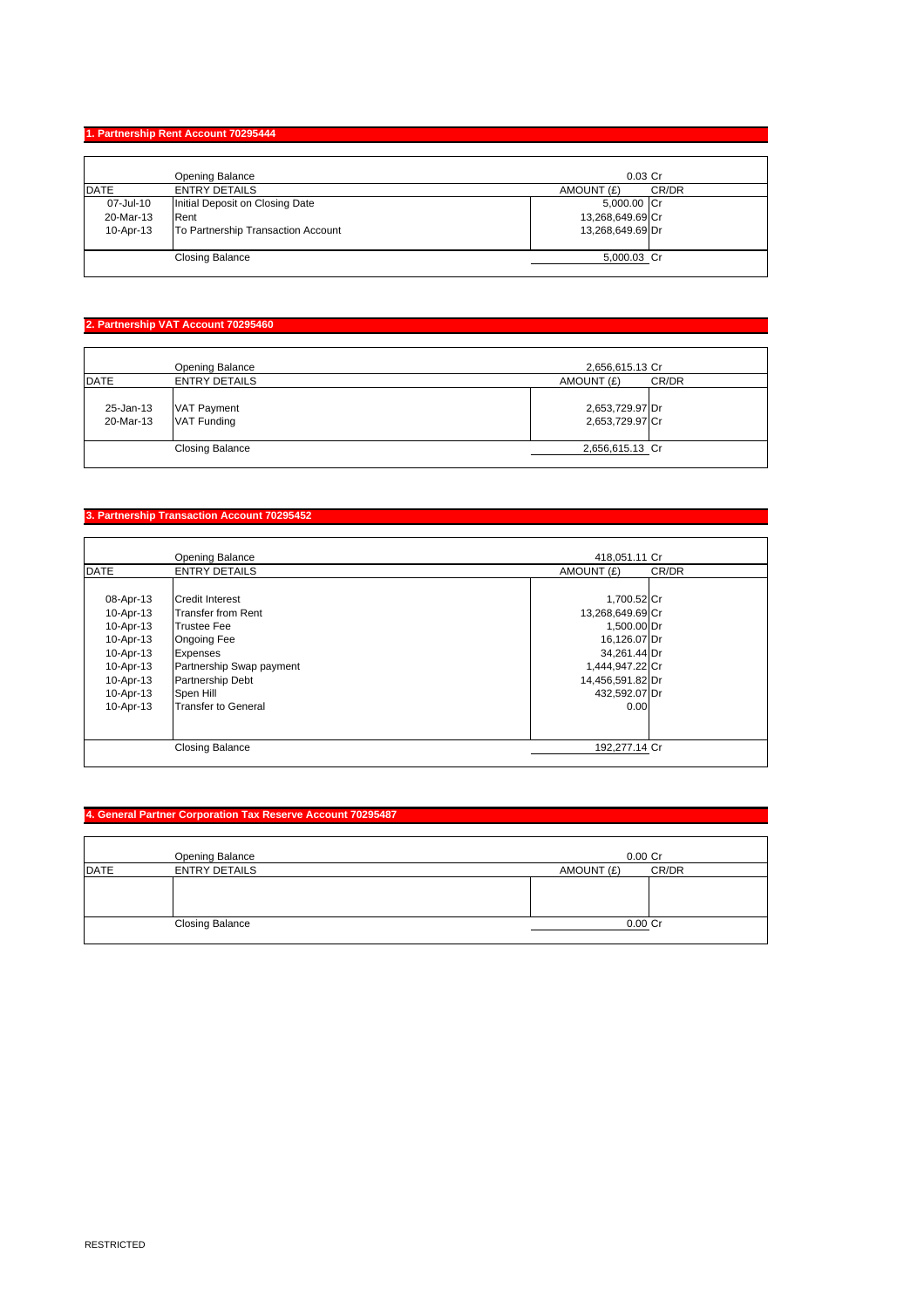### **5. General Partner VAT Transaction Account 70298993**

|           | <b>Opening Balance</b> | 80,748.91 Cr  |       |
|-----------|------------------------|---------------|-------|
| DATE      | <b>ENTRY DETAILS</b>   | AMOUNT (£)    | CR/DR |
| 10-Jan-13 | <b>HMRC VAT Repay</b>  | 4,600.00 Cr   |       |
| 05-Mar-13 | <b>HMRC VAT Repay</b>  | 78,815.86 Cr  |       |
| 08-Apr-13 | <b>Credit Interest</b> | 42.53 Cr      |       |
|           |                        |               |       |
|           | <b>Closing Balance</b> | 164,207.30 Cr |       |

| Expense Reserve Ledger - Max GBP 500,000.00 |                   |               |
|---------------------------------------------|-------------------|---------------|
|                                             | Date<br>10-Apr-13 | 192,277.14 Cr |
|                                             | Balance           | 192,277.14    |

# **6. Partnership Pre-Enforcement Priority of Payments**

| Date      |                                                                           | <b>Funds Paid Out of</b><br>account (£) | <b>Funds Received into</b><br>account (£) |
|-----------|---------------------------------------------------------------------------|-----------------------------------------|-------------------------------------------|
| 10-Apr-13 |                                                                           |                                         |                                           |
|           | <b>Partnership Available Funds</b>                                        |                                         |                                           |
|           | a Rental Income                                                           |                                         | 13,268,649.69                             |
|           | b Funds from Issuer under Partnership Swaps                               |                                         | 14,456,632.00                             |
|           | c From Partnership VAT Account                                            |                                         |                                           |
|           | d From Partnership Disposal Proceeds Account                              |                                         |                                           |
|           | e From Partnership Insurance Proceeds Account                             |                                         |                                           |
|           | Interest received by the Partnership Accounts and Rent Account            |                                         | 1,700.52                                  |
|           | g Eligible Investment Earnings by Partnership                             |                                         |                                           |
|           | h Advance under Committed Subordinated Loan Agreement                     |                                         |                                           |
|           | Net proceeds of a CPO Disposal or a Mortgage Property                     |                                         |                                           |
|           | Net proceeds of a disposal of a Mortgage Property                         |                                         |                                           |
|           | k Any other sums standing to the credit of the Partnership Transaction Ac |                                         | 418,051.11                                |
|           | <b>Partnership Pre-Enforcement Priority of Payments</b>                   |                                         |                                           |
|           | a Partnership Security Trustee Fees                                       | 1,500.00                                |                                           |
| b         | Issuer Security Trustee Fee, Bond Trustee, operating expenses of the      | 10,376.07                               |                                           |
|           | Issuer (Ongoing Partnership Facility Fee)                                 |                                         |                                           |
|           | c Partnership Operating Expenses excluding GP UK Tax                      |                                         |                                           |
|           | d Partnership Operator Fee                                                | 4,500.00                                |                                           |
|           | d Property Advisor Fee (Annual 25 K Jan)                                  |                                         |                                           |
|           | d Nominees Corporate Services Provider Fee                                | 4,500.00                                |                                           |
|           | d Nominees Holdco Corporate Services Provider Fee                         | 20,748.44                               |                                           |
|           | d PL Propco Corporate Services Provider Fees                              | 4,513.00                                |                                           |
|           | d Nominees Side Letter payments                                           |                                         |                                           |
|           | d Nominees Holdco Side Letter payments                                    |                                         |                                           |
|           | d Account Bank Fee                                                        |                                         |                                           |
|           | d Cash Manager Fee                                                        |                                         |                                           |
|           | Issuer Account Bank, PPA CM, CSP Fee (Ongoing Partnership Facility        |                                         |                                           |
|           | d Fee)                                                                    | 5,000.00                                |                                           |
|           | d Headlease payment                                                       |                                         |                                           |
|           | e Partnership Expenses Ledger payment (max £6,250)                        | 6,250.00                                |                                           |
|           | Partnership Debt Interest                                                 | 13,668,423.82                           |                                           |
|           | f Partnership Swap payment                                                | 13,011,684.78                           |                                           |
|           | g Partnership Debt Principal                                              | 788,168.00                              |                                           |
|           | Issuer Partnership Swap Termination Amount (Ongoing Partnership Facility  |                                         |                                           |
|           | h Fee)                                                                    | 750.00                                  |                                           |
|           | Partnership Swap Termination Amount                                       |                                         |                                           |
|           | Property Pool Manager Fee                                                 | 432,592.07                              |                                           |
|           | k Partnership Expenses Ledger payment                                     | 186,027.14                              |                                           |
|           | <b>Alteration Adjustment Rent</b>                                         |                                         |                                           |
|           | m Committed Subordinated Loan payment                                     |                                         |                                           |
|           | n Partnership Distribution Account                                        |                                         |                                           |
|           | <b>Totals</b>                                                             | 28,145,033.32                           | 28,145,033.32                             |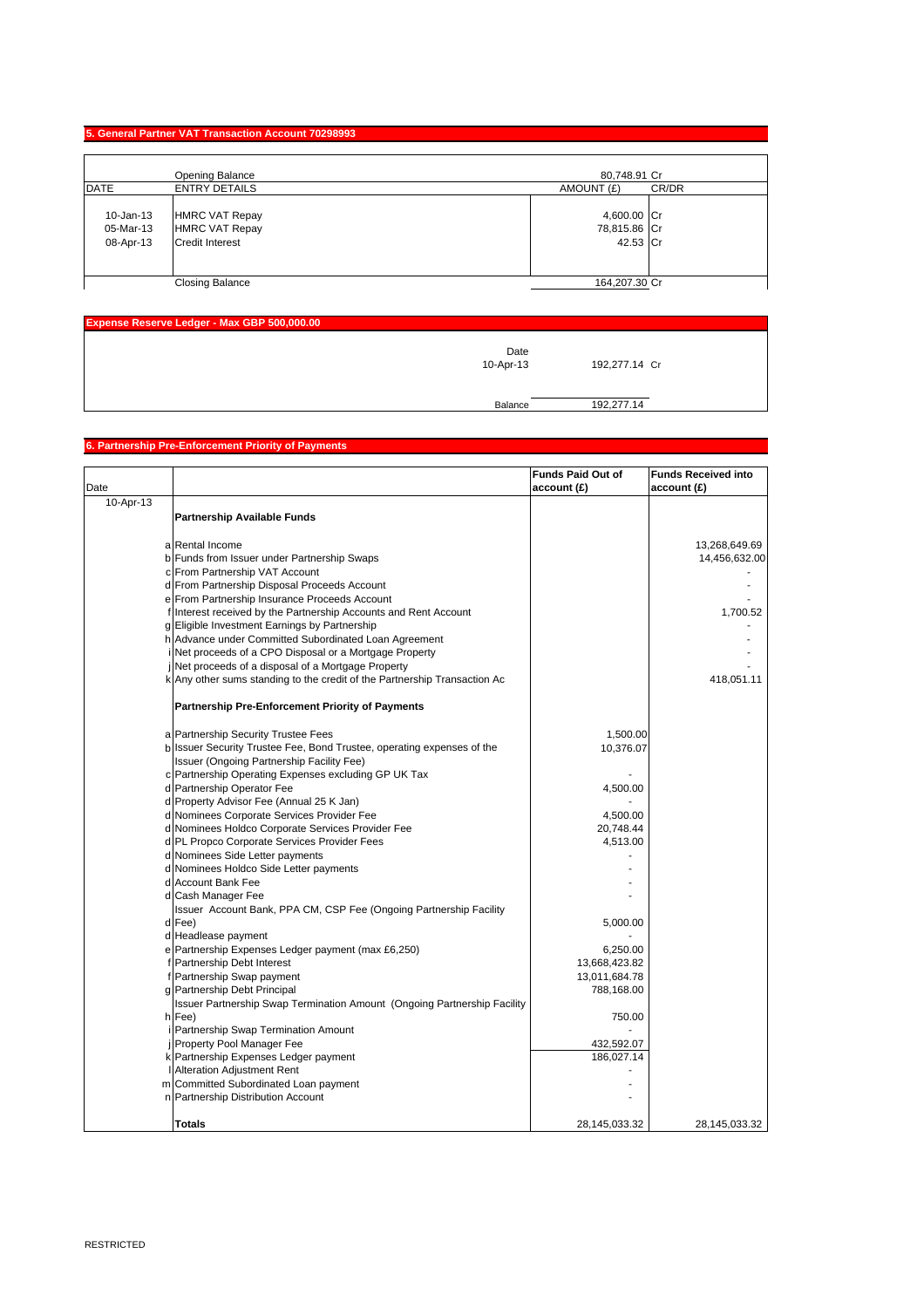### **7. Issuer Transaction Account 70295495**

|             | Opening Balance         | 26.421.75 Cr         |       |
|-------------|-------------------------|----------------------|-------|
| <b>DATE</b> | <b>ENTRY DETAILS</b>    | AMOUNT (£)           | CR/DR |
|             |                         |                      |       |
| 08-Apr-13   | <b>Credit Interest</b>  | 248.21 Cr            |       |
| 15-Apr-13   | <b>Issuer Profit</b>    | $0.00$ <sub>Cr</sub> |       |
| 15-Apr-13   | <b>Swaps Receipts</b>   | 1,444,947.22 Cr      |       |
| 15-Apr-13   | <b>Partnership Debt</b> | 14,456,591.82 Cr     |       |
| 15-Apr-13   | Swap Pays               | 1,444,947.22 Dr      |       |
| 15-Apr-13   | <b>Ongoing Fee</b>      | 16,126.07 Cr         |       |
| 15-Apr-13   | <b>HSBC</b> Fee         | 7,700.00 Dr          |       |
| 15-Apr-13   | <b>SFM</b>              | 6,705.12 Dr          |       |
| 15-Apr-13   | <b>HMRC</b>             | 970.95 Dr            |       |
| 15-Apr-13   | <b>Notes</b>            | 14,456,591.82 Dr     |       |
|             |                         |                      |       |
|             |                         |                      |       |
|             | <b>Closing Balance</b>  | 27,419.96 Cr         |       |

# **8. Issuer Pre-Enforcement Priority of Payments**

|           |                                                        | <b>Funds Paid Out of</b> | <b>Funds Received into</b> |
|-----------|--------------------------------------------------------|--------------------------|----------------------------|
| Date      |                                                        | account (£)              | account (£)                |
|           |                                                        |                          |                            |
| 15-Apr-13 |                                                        |                          |                            |
|           | <b>Issuer Available Funds</b>                          |                          |                            |
|           |                                                        |                          |                            |
|           | a Funds due to Issuer under Partnership Swap Agreement |                          | 13,011,684.78              |
|           | b Amounts due to Issuer in respect of Partnership Loan |                          | 14,472,717.89              |
|           | c Any amount due to Issuer under Issuer Swap Agreement |                          | 14,456,632.00              |
|           | d Interest Received by Issuer on Transaction Account   |                          | 248.21                     |
|           | e Eigible Investment Earnings                          |                          |                            |
|           |                                                        |                          |                            |
|           | <b>Issuer Pre-Enforcement Priority of Payments</b>     |                          |                            |
|           |                                                        |                          |                            |
|           | a Bond Trustee Fee                                     | 1,200.00                 |                            |
|           | a Issuer Security Trustee Fee                          | 1,500.00                 |                            |
|           | <b>b</b> Issuer Operating Expenses                     | 7,676.07                 |                            |
|           | c Issuer/Issuer Holdco Corporate Services Provider Fee |                          |                            |
|           | c Paying Agent Fee                                     | 500.00                   |                            |
|           | c Account Bank Fee                                     | 750.00                   |                            |
|           | c Cash Manager Fee                                     | 3,750.00                 |                            |
|           | d Bond Interest                                        | 13,668,423.82            |                            |
|           | d Bond Principal                                       | 788,168.00               |                            |
|           | d Issuer Swap Provider                                 | 13,011,684.78            |                            |
|           | d Partnership Swap payment                             | 14,456,632.00            |                            |
|           | ellssuer Profit                                        | 750.00                   |                            |
|           | f Swap Subordinated Amounts                            |                          |                            |
|           | g Issuer Partnership Swap Termination Amount           |                          |                            |
|           | h Issuer Transaction Account                           | 248.21                   |                            |
|           | Totals                                                 | 41,941,282.88            | 41,941,282.88              |